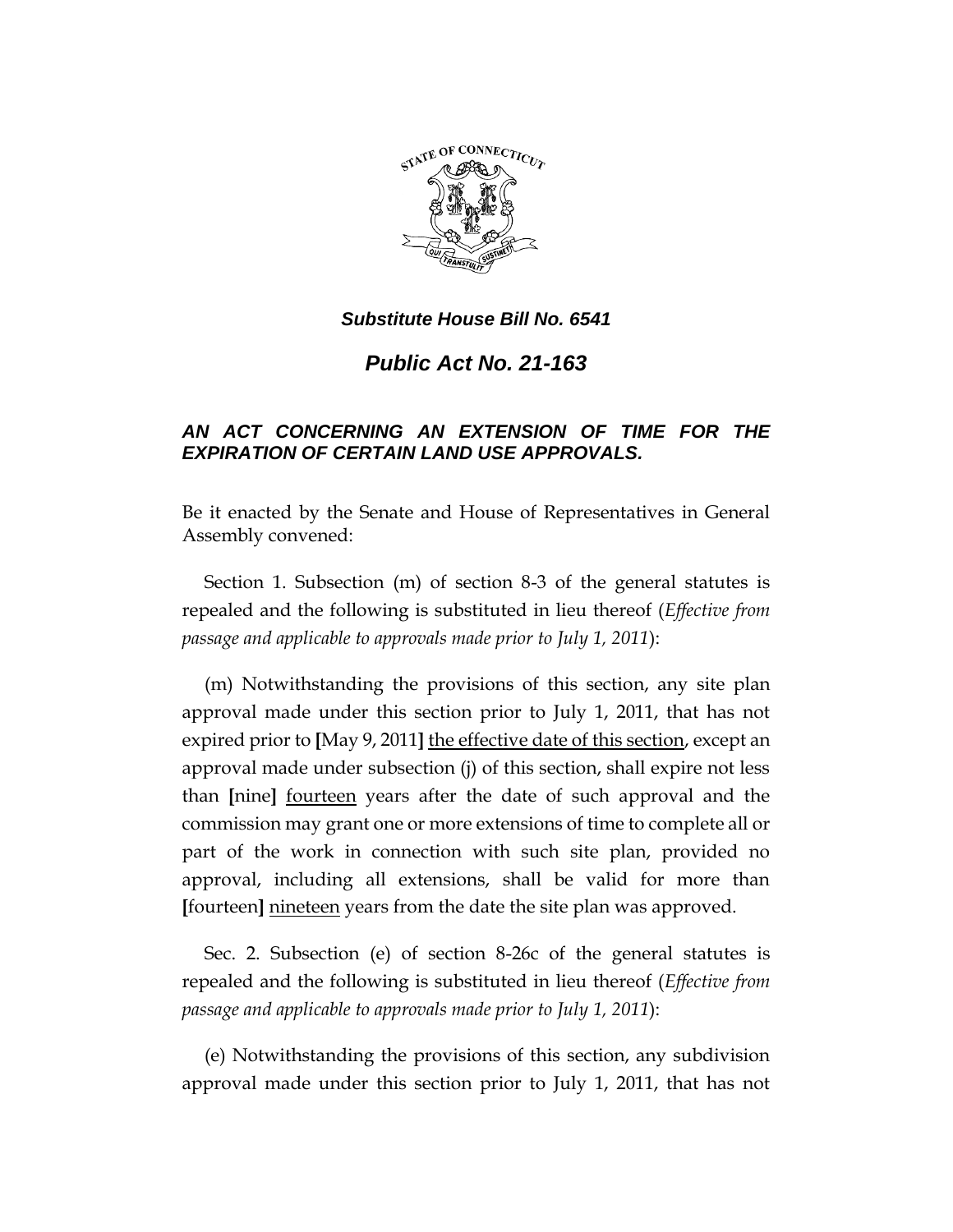expired prior to **[**May 9, 2011**]** the effective date of this section, shall expire not less than **[**nine**]** fourteen years after the date of such approval and the commission may grant one or more extensions of time to complete all or part of the work in connection with such subdivision, provided no subdivision approval, including all extensions, shall be valid for more than **[**fourteen**]** nineteen years from the date the subdivision was approved.

Sec. 3. Subsection (c) of section 8-26g of the general statutes is repealed and the following is substituted in lieu thereof (*Effective from passage and applicable to approvals made prior to July 1, 2011*):

(c) Notwithstanding the provisions of this section, for any subdivision of land for a project consisting of four hundred or more dwelling units and approved prior to July 1, 2011, that has not expired prior to **[**May 9, 2011**]** the effective date of this section, any person, firm or corporation making such subdivision shall complete all work in connection with such subdivision not later than the date **[**fourteen**]** nineteen years after the date of approval of the plan for such subdivision. The commission's endorsement of approval on the plan shall state the date on which such **[**fourteen-year**]** nineteen-year period expires.

Sec. 4. Subsection (g) of section 22a-42a of the general statutes is repealed and the following is substituted in lieu thereof (*Effective from passage and applicable to approvals made prior to July 1, 2011*):

(g) Notwithstanding the provisions of subdivision (2) of subsection (d) of this section, any permit issued under this section prior to July 1, 2011, that has not expired prior to **[**May 9, 2011**]** the effective date of this section, shall expire not less than **[**nine**]** fourteen years after the date of such approval. Any such permit shall be renewed upon request of the permit holder unless the agency finds that there has been a substantial change in circumstances that requires a new permit application or an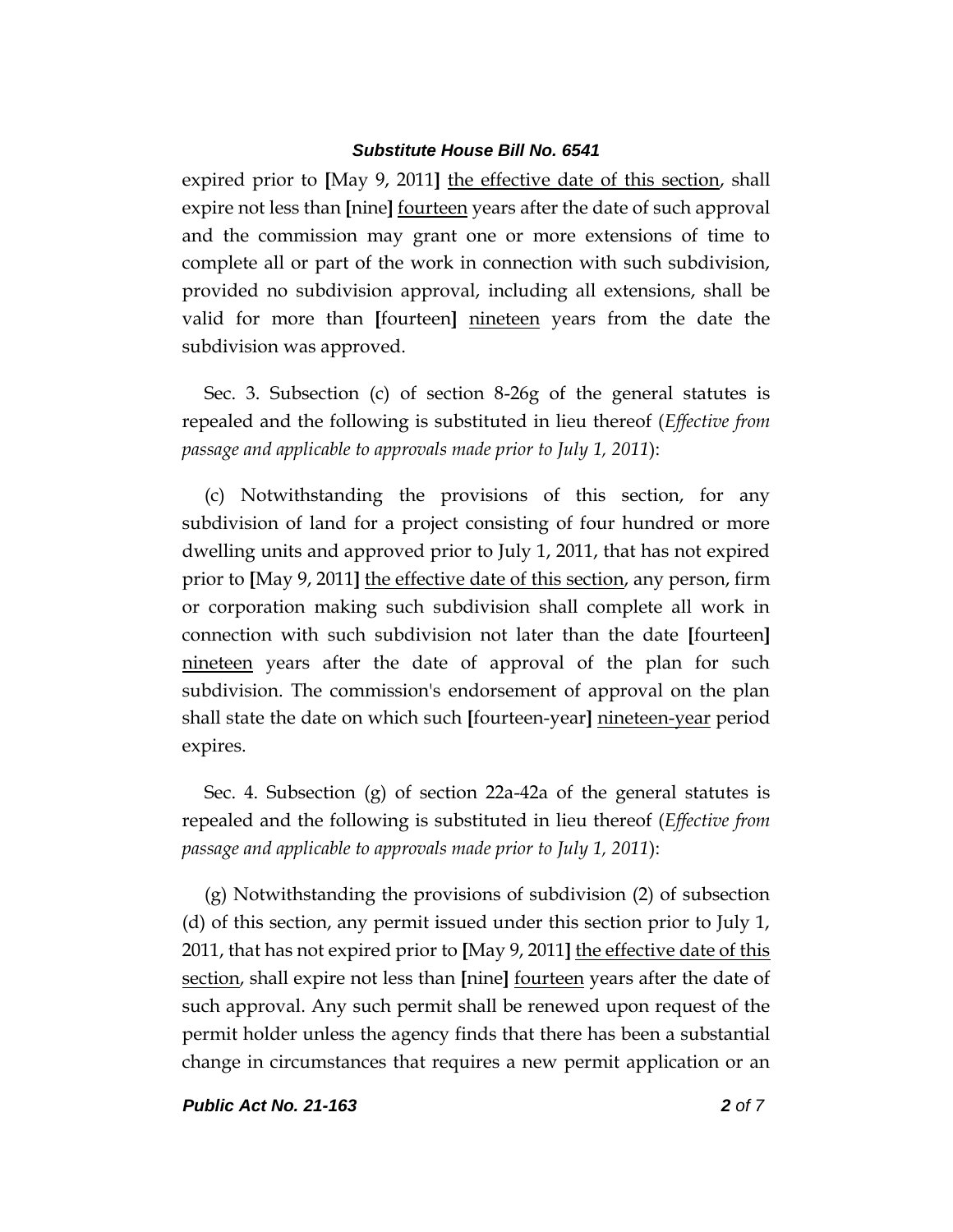enforcement action has been undertaken with regard to the regulated activity for which the permit was issued, provided no such permit shall be valid for more than **[**fourteen**]** nineteen years.

Sec. 5. Section 8-3c of the general statutes, as amended by section 7 of public act 21-34, is repealed and the following is substituted in lieu thereof (*Effective from passage and applicable to approvals made prior to July 1, 2011*):

(a) If an application for a special permit or special exception involves an activity regulated pursuant to sections 22a-36 to 22a-45, inclusive, the applicant shall submit an application to the agency responsible for administration of the inland wetlands regulations no later than the day the application is filed for a special permit or special exception.

(b) The zoning commission or combined planning and zoning commission of any municipality shall hold a public hearing on an application or request for a special permit or special exception, as provided in section 8-2, and on an application for a special exemption under section 8-2g. Such hearing shall be held in accordance with the provisions of section 8-7d. The commission shall not render a decision on the application until the inland wetlands agency has submitted a report with its final decision to such commission. In making its decision the zoning commission shall give due consideration to the report of the inland wetlands agency. Such commission shall decide upon such application or request within the period of time permitted under section 8-7d. Whenever a commission grants or denies a special permit or special exception, it shall state upon its records the reason for its decision. Notice of the decision of the commission shall be published in a newspaper having a substantial circulation in the municipality and addressed by certified mail to the person who requested or applied for a special permit or special exception, by its secretary or clerk, under his signature in any written, printed, typewritten or stamped form, within fifteen days after such decision has been rendered. In any case in which

*Public Act No. 21-163 3 of 7*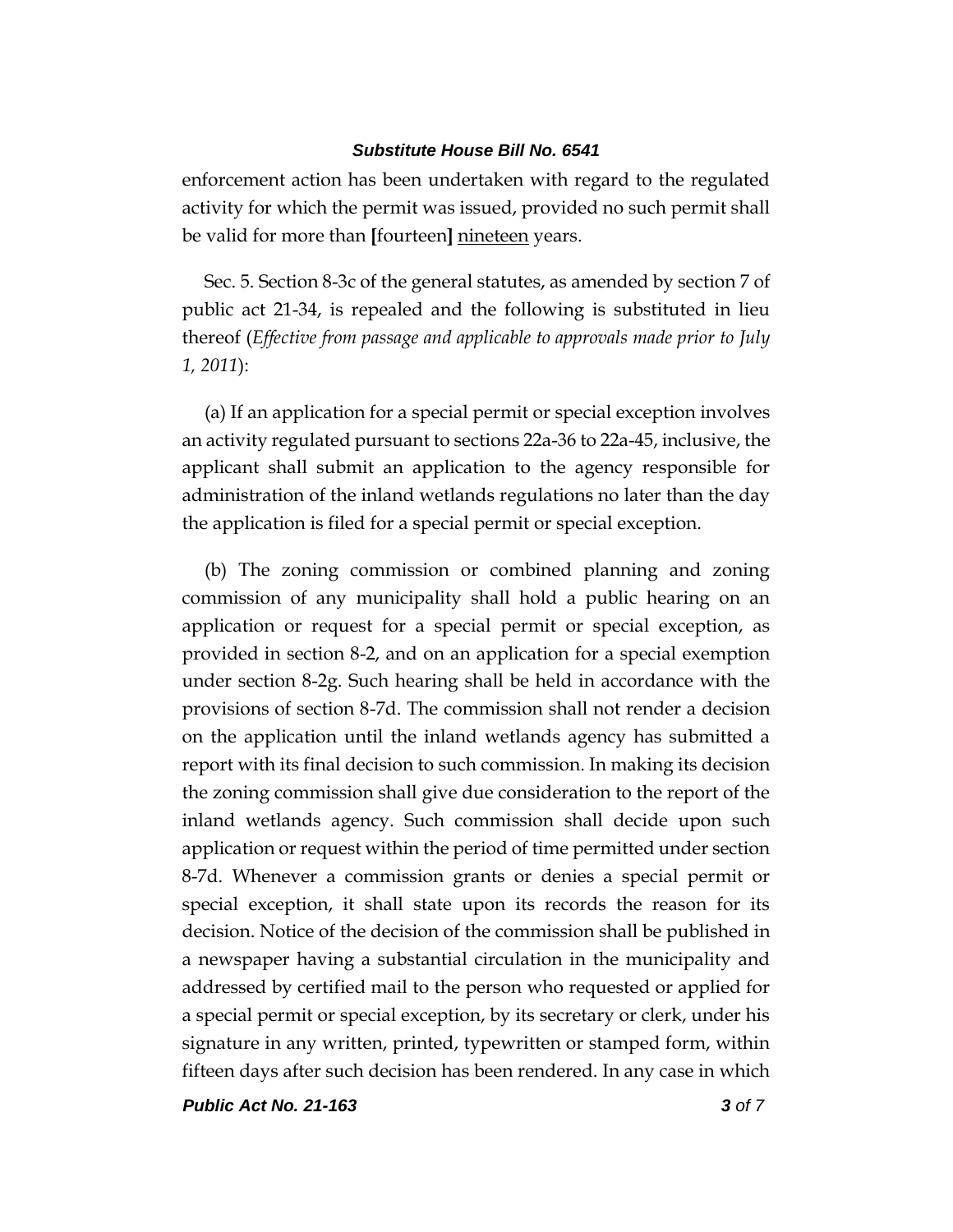such notice is not published within such fifteen-day period, the person who requested or applied for such special permit or special exception may provide for the publication of such notice within ten days thereafter. Such permit or exception shall become effective upon the filing of a copy thereof (1) in the office of the town, city or borough clerk, as the case may be, but, in the case of a district, in the offices of both the district clerk and the town clerk of the town in which such district is located, and (2) in the land records of the town in which the affected premises are located, in accordance with the provisions of section 8-3d.

(c) (1) Notwithstanding the provisions of subsections (a) and (b) of this section, any special permit or special exception approval made under this section prior to July 1, 2011, that has not expired prior to the effective date of this section, and that specified a deadline by which all work in connection with such approval is required to be completed, shall expire not less than nineteen years after the date of such approval and the commission may grant one or more extensions of time to complete all or part of the work in connection with such special permit or special exception.

**[**(c)**]** (2) Notwithstanding the provisions of subsections (a) and (b) of this section, any special permit or special exception approval made under this section on or after July 1, 2011, but prior to the effective date of this section, that did not expire prior to March 10, 2020, and that specified a deadline by which all work in connection with such approval is required to be completed, shall expire not less than nineteen years after the date of such approval and the commission may grant one or more extensions of time to complete all or part of the work in connection with such special permit or special exception.

Sec. 6. Section 8-26e of the general statutes, as amended by section 8 of public act 21-34, is repealed and the following is substituted in lieu thereof (*Effective from passage and applicable to approvals made prior to July 1, 2011*):

#### *Public Act No. 21-163 4 of 7*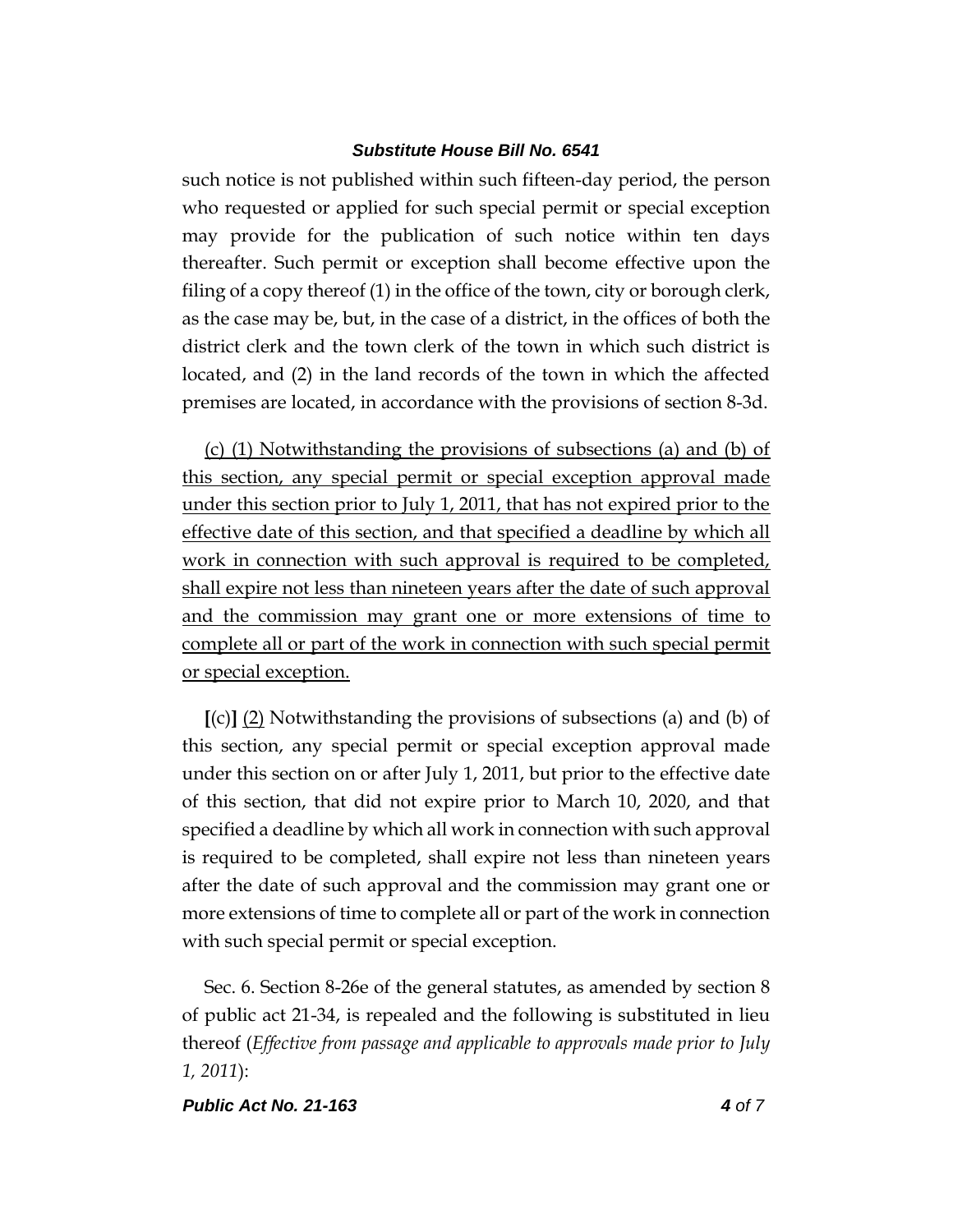(a) The planning commission of any municipality shall hold a public hearing on an application or request for a special permit or special exception, as provided in section 8-2. Any such public hearing shall be held in accordance with the provisions of section 8-7d. Such commission shall decide upon such application or request within the period of time permitted under section 8-26d. Whenever a commission grants or denies a special permit or special exception, it shall state upon its records the reason for its decision. Notice of the decision of the commission shall be published in a newspaper having a substantial circulation in the municipality and addressed by certified mail to the person who requested or applied for a special permit or special exception, by its secretary or clerk, under his signature in any written, printed, typewritten or stamped form, within fifteen days after such decision has been rendered. In any case in which such notice is not published within such fifteen-day period, the person who requested or applied for such a special permit or special exception may provide for the publication of such notice within ten days thereafter. Such permit or exception shall become effective upon the filing of a copy thereof (1) in the office of the town, city or borough clerk, as the case may be, but, in the case of a district, in the offices of both the district clerk and the town clerk of the town in which such district is located, and (2) in the land records of the town in which the affected premises are located, in accordance with the provisions of section 8-3d.

(b) (1) Notwithstanding the provisions of subsection (a) of this section, any special permit or special exception approval made under this section prior to July 1, 2011, that has not expired prior to the effective date of this section, and that specified a deadline by which all work in connection with such approval is required to be completed, shall expire not less than nineteen years after the date of such approval and the commission may grant one or more extensions of time to complete all or part of the work in connection with such special permit or special exception.

*Public Act No. 21-163 5 of 7*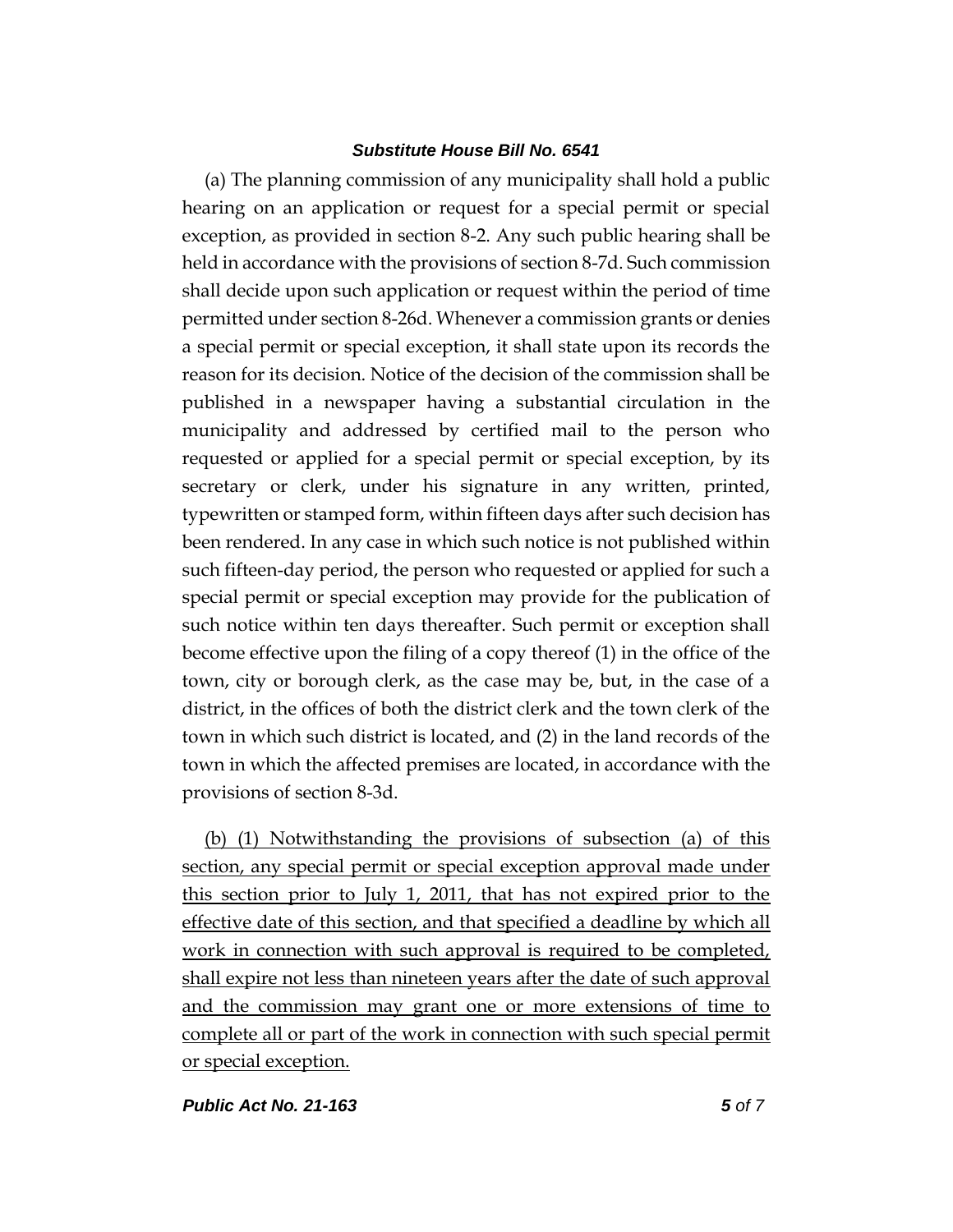**[**(b)**]** (2) Notwithstanding the provisions of subsection (a) of this section, any special permit or special exception approval made under this section on or after July 1, 2011, but prior to the effective date of this section, that did not expire prior to March 10, 2020, and that specified a deadline by which all work in connection with such approval is required to be completed, shall expire not less than nineteen years after the date of such approval and the commission may grant one or more extensions of time to complete all or part of the work in connection with such special permit or special exception.

Sec. 7. Section 9 of public act 21-34 is repealed and the following is substituted in lieu thereof (*Effective from passage and applicable to approvals made prior to July 1, 2011*):

(a) (1) Notwithstanding the provisions of any special act, any site plan, subdivision or permit approval by a zoning commission, planning commission, combined planning and zoning commission, zoning board of appeals or inland wetlands agency pursuant to the provisions of any such special act that occurred prior to July 1, 2011, and that has not expired prior to the effective date of this section, shall expire not less than fourteen years after the date of such approval and such commission, board or agency, as applicable, may grant one or more extensions of time to complete all or part of the work in connection with such approval, provided no approval, including all extensions, shall be valid for more than nineteen years from the date the site plan, subdivision or permit was initially approved.

**[**(a)**]** (2) Notwithstanding the provisions of any special act, **[**or**]** any site plan, subdivision or permit approval by a zoning commission, planning commission, combined planning and zoning commission, zoning board of appeals or inland wetlands agency pursuant to the provisions of any such special act that occurred on or after July 1, 2011, but prior to the effective date of this section, and that did not expire prior to March 10, 2020, **[**such approval**]** shall expire not less than fourteen

*Public Act No. 21-163 6 of 7*